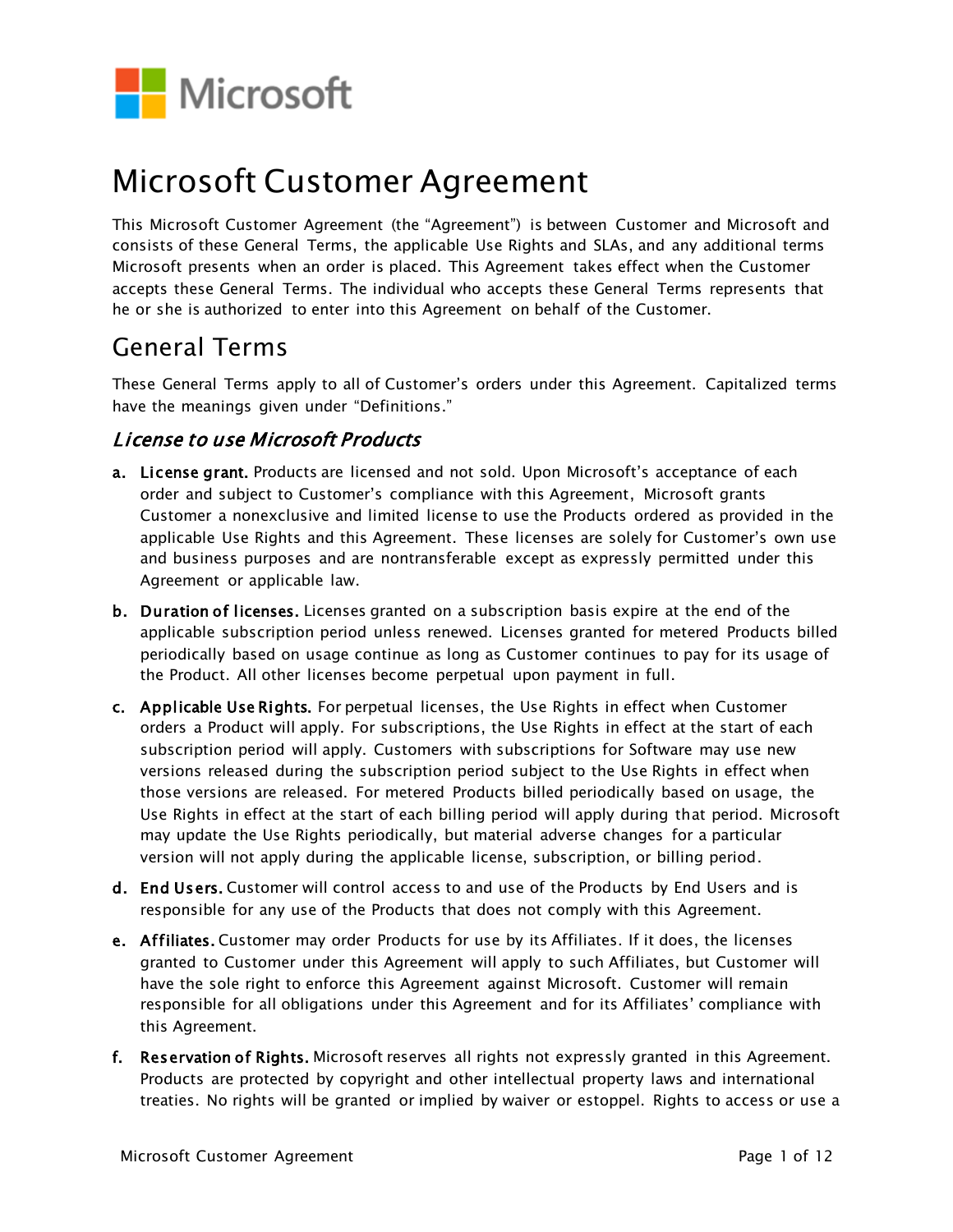

Product on a device do not give Customer any right to implement Microsoft patents or other Microsoft intellectual property in the device itself or in any other software or devices.

- g. Restrictions. Except as expressly permitted in this Agreement or Product documentation, Customer must not (and is not licensed to):
	- (1) reverse engineer, decompile, or disassemble any Product, or attempt to do so;
	- (2) install or use non-Microsoft software or technology in any way that would subject Microsoft's intellectual property or technology to any other license terms;
	- (3) work around any technical limitations in a Product or restrictions in Product documentation;
	- (4) separate and run parts of a Product on more than one device;
	- (5) upgrade or downgrade parts of a Product at different times;
	- (6) transfer parts of a Product separately; or
	- (7) distribute, sublicense, rent, lease, or lend any Products, in whole or in part, or use them to offer hosting services to a third party.
- h. License transfers. Customer may only transfer fully-paid, perpetual licenses to (1) an Affiliate or (2) a third party solely in connection with the transfer of hardware to which, or employees to whom, the licenses have been assigned as part of (a) a divestiture of all or part of an Affiliate or (b) a merger involving Customer or an Affiliate. Upon such transfer, Customer must uninstall and discontinue using the licensed Product and render any copies unusable. Customer must notify Microsoft of a License transfer and provide the transferee a copy of these General Terms, the applicable Use Rights and any other documents necessary to show the scope, purpose and limitations of the licenses transferred. Attempted license transfers that do not comply with this section are void.
- i. Customer Eligibility. Customer agrees that if it is purchasing academic, government or nonprofit offers, Customer meets the respective eligibility requirements [\(https://aka.ms/eligiblitydefinition\).](https://aka.ms/eligiblitydefinition) Microsoft reserves the right to verify eligibility and suspend product use if requirements are not met.

## Non-Microsoft Products.

Non-Microsoft Products are provided under separate terms by the Publishers of such products. Customer will have an opportunity to review those terms prior to placing an order for a Non-Microsoft Product through a Microsoft online store or Online Service. Microsoft is not a party to the terms between Customer and the Publisher. Microsoft may provide Customer's contact information and transaction details to the Publisher. Microsoft makes no warranties and assumes no responsibility or liability whatsoever for Non-Microsoft Products. Customer is solely responsible for its use of any Non-Microsoft Product.

#### Verifying compliance.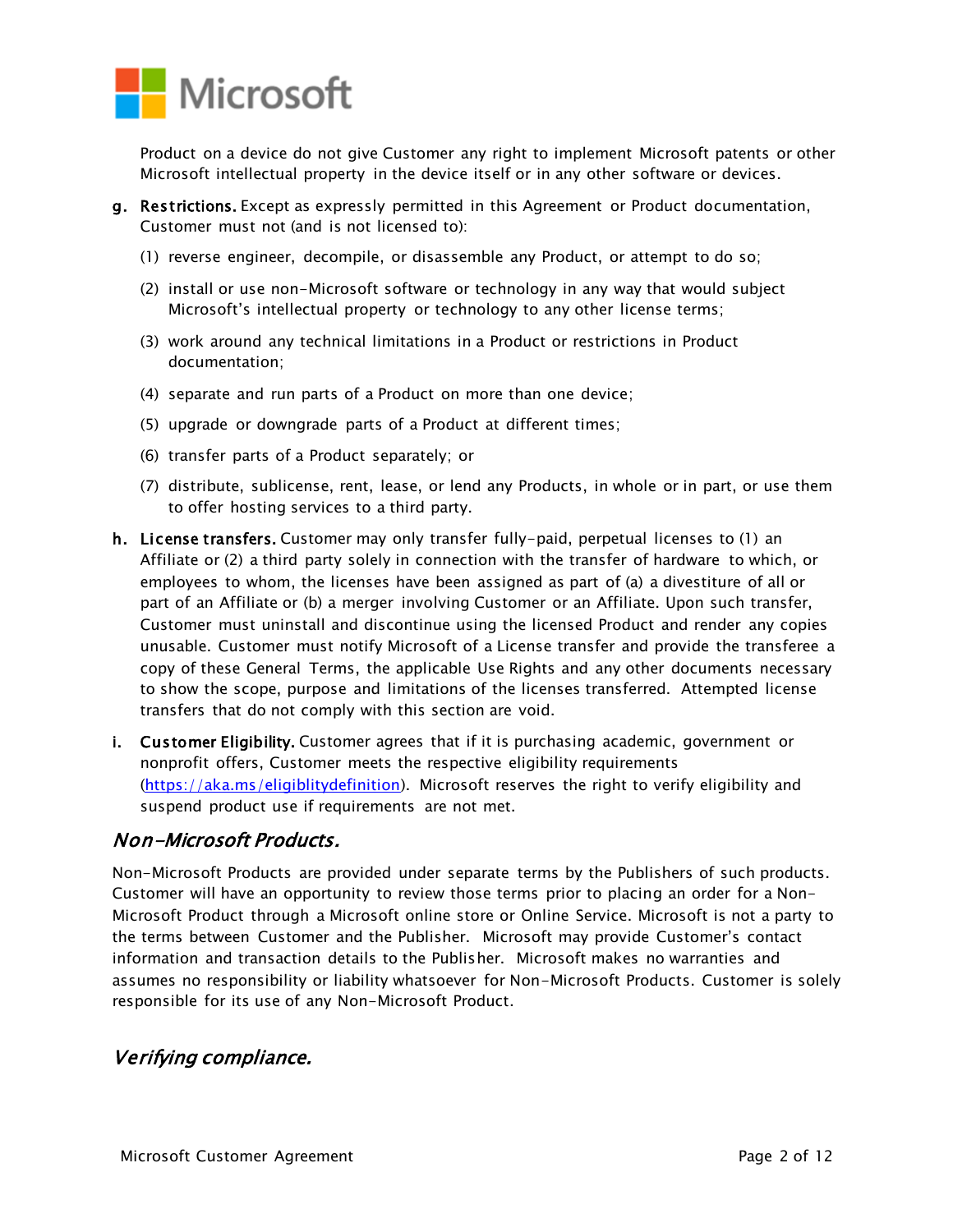

Customer must keep records relating to Products it and its Affiliates use or distribute. At Microsoft's expense, Microsoft may verify Customer's and its Affiliates' compliance with this Agreement at any time upon 30 days' notice. To do so, Microsoft may engage an independent auditor (under nondisclosure obligations) or ask Customer to complete a self-audit process. Customer must promptly provide any information and documents that Microsoft or the auditor reasonably requests related to the verification and access to systems running the Products. If verification or self-audit reveals any unlicensed use, Customer must, within 30 days, order sufficient licenses to cover the period of its unlicensed use. Without limiting Microsoft's other remedies, if unlicensed use is 5% or more of Customer's total use of all Products, Customer must reimburse Microsoft for its costs incurred in verification and acquire sufficient licenses to cover its unlicensed use at 125% of the then-current Customer price or the maximum allowed under applicable law, if less. All information and reports related to the verification process will be Confidential Information and used solely to verify compliance.

# Privacy.

- a. Personal Data. Customer consents to the processing of Personal Data by Microsoft and its Affiliates, and their respective agents and subcontractors, as provided in this Agreement. Before providing Personal Data to Microsoft, Customer will obtain all required consents from third parties (including Customer's contacts, Partners, distributors, administrators, and employees) under applicable privacy and data protection laws.
- b. Location of Personal Data. To the extent permitted by applicable law, Personal Data collected under this Agreement may be transferred, stored and processed in the United States or any other country in which Microsoft or its Affiliates, or their respective agents and subcontractors, maintain facilities. Microsoft will abide by the requirements of European Economic Area and Swiss data protection law regarding the collection, use, transfer, retention, and other processing of Personal Data from the European Economic Area and Switzerland.

# Confidentiality.

- a. Confidential Information. "Confidential Information" is non-public information that is designated "confidential" or that a reasonable person should understand is confidential, including, but not limited to, Customer Data, the terms of this Agreement, and Customer's account authentication credentials. Confidential Information does not include information that (1) becomes publicly available without a breach of a confidentiality obligation; (2) the receiving party received lawfully from another source without a confidentiality obligation; (3) is independently developed; or (4) is a comment or suggestion volunteered about the other party's business, products or services.
- b. Protection of Confidential Information. Each party will take reasonable steps to protect the other's Confidential Information and will use the other party's Confidential Information only for purposes of the parties' business relationship. Neither party will disclose Confidential Information to third parties, except to its Representatives, and then only on a need-toknow basis under nondisclosure obligations at least as protective as this Agreement. Each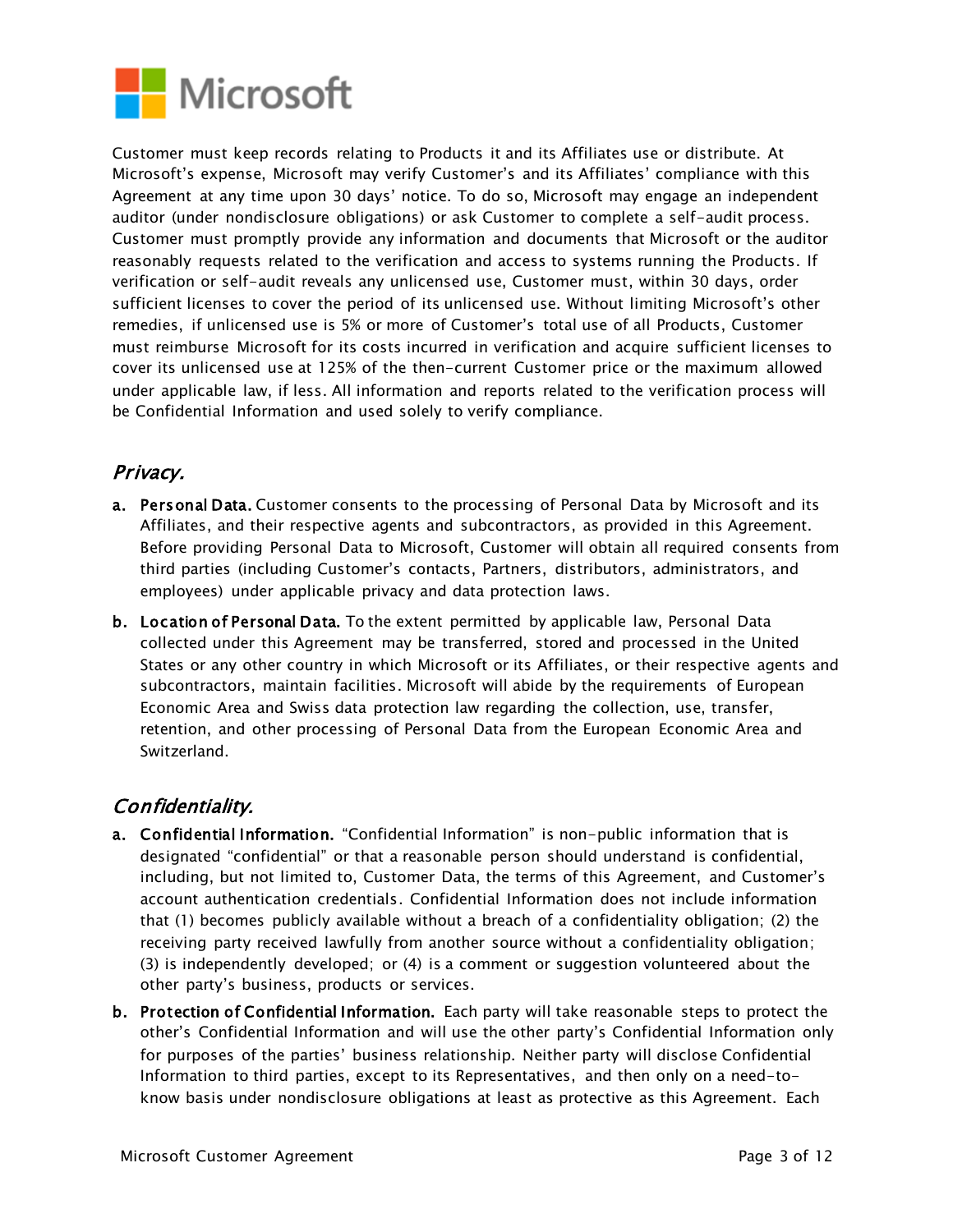

party remains responsible for the use of Confidential Information by its Representatives and, in the event of discovery of any unauthorized use or disclosure, must promptly notify the other party. The Online Services Terms may provide additional terms regarding the disclosure and use of Customer Data.

- c. Disclosure required by law. A party may disclose the other's Confidential Information if required by law, but only after it notifies the other party (if legally permissible) to enable the other party to seek a protective order.
- d. Residual information. Neither party is required to restrict work assignments of its Representatives who have had access to Confidential Information. Each party agrees that the use of information retained in Representatives' unaided memories in the development or deployment of the parties' respective products or services does not create liability under this Agreement or trade secret law, and each party agrees to limit what it discloses to the other accordingly.
- e. Duration of Confidentiality obligation. These obligations apply (1) for Customer Data, until it is deleted from the Online Services; and (2) for all other Confidential Information, for a period of five years after a party receives the Confidential Information.

#### Product warranties.

- a. Limited warranties and remedies.
	- (1) Online Services. Microsoft warrants that each Online Service will perform in accordance with the applicable SLA during Customer's use. Customer's remedies for breach of this warranty are described in the SLA.
	- (2) Software. Microsoft warrants that the Software version that is current at the time will perform substantially as described in the applicable Product documentation for one year from the date Customer acquires a license for that version. If it does not, and Customer notifies Microsoft within the warranty term, Microsoft will, at its option, (a) return the price Customer paid for the Software license or (b) repair or replace the Software.

The remedies above are Customer's sole remedies for breach of the warranties in this section. Customer waives any warranty claims not made during the warranty period.

- b. Exclusions. The warranties in this Agreement do not apply to problems caused by accident, abuse, or use inconsistent with this Agreement, including failure to meet minimum system requirements. These warranties do not apply to free, trial, preview, or prerelease products, or to components of Products that Customer is permitted to redistribute.
- **c.** Disclaimer. Except for the limited warranties above and subject to applicable law, Microsoft provides no other warranties or conditions for Products and disclaims any other express, implied or statutory warranties for Products, including warranties of quality, title, noninfringement, merchantability, and fitness for a particular purpose.
- **d.** Consumer remedies. Notwithstanding anything in this Agreement, consumers may have the benefit of certain rights or remedies pursuant to the Competition and Consumer Act 2010 (Cth) and similar state and territory laws in Australia in respect of which liability may not be excluded. If so, then to the maximum extent permitted by law, such liability is limited, at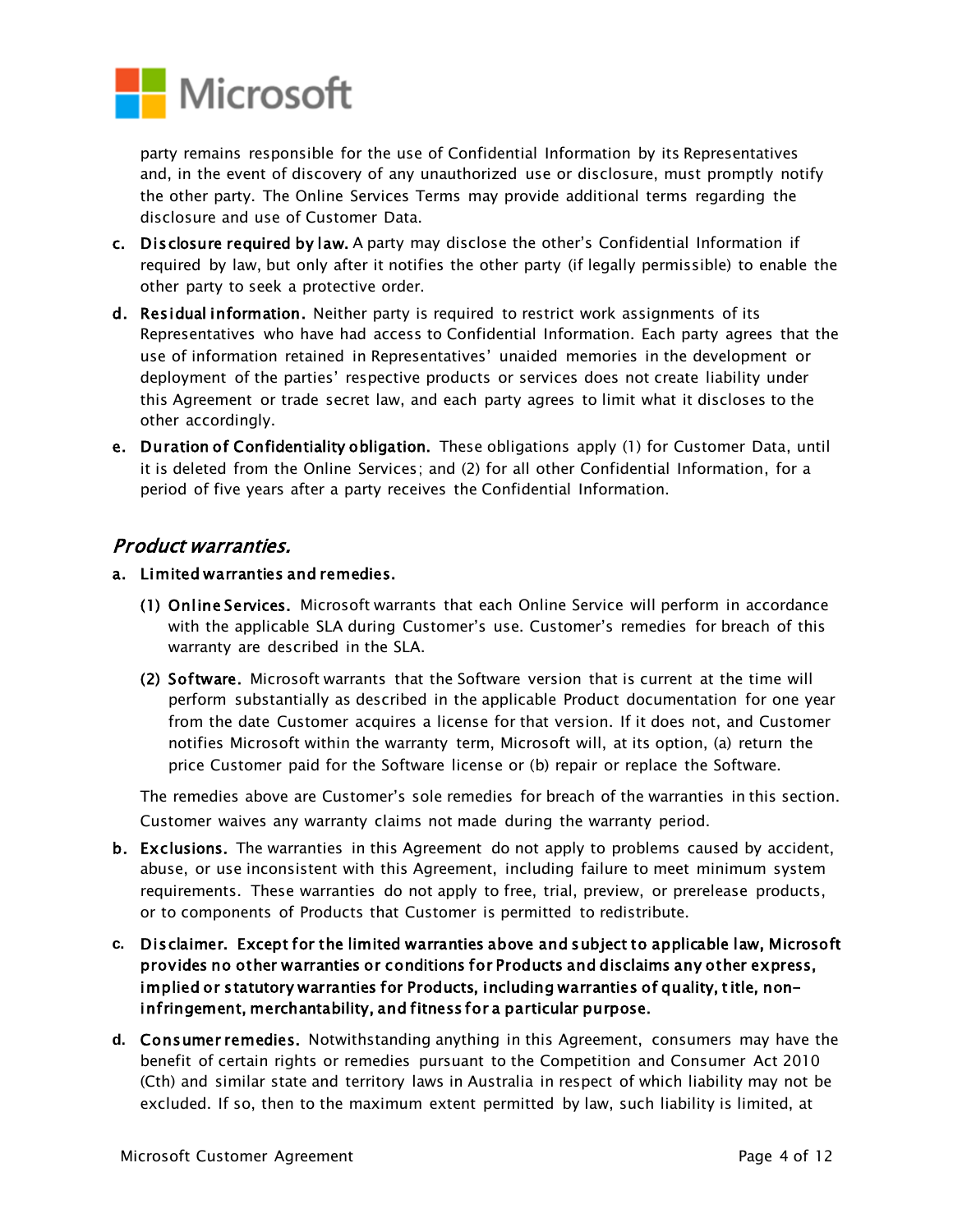

Microsoft's option, in the case of goods, to either (1) replacement of the goods or (2) correction of defects in the goods. Australian law requires us to notify consumer purchasers of Microsoft goods that: Our goods come with guarantees that cannot be excluded under the Australian Consumer Law. You are entitled to a replacement or refund for a major failure and compensation for any other reasonably foreseeable loss or damage. You are also entitled to have the goods repaired or replaced if the goods fail to be of acceptable quality and the failure does not amount to a major failure.

# Defense of third-party claims.

The parties will defend each other against the third-party claims described in this section and will pay the amount of any resulting adverse final judgment or approved settlement, but only if the defending party is promptly notified in writing of the claim and has the right to control the defense and any settlement of it. The party being defended must provide the defending party with all requested assistance, information, and authority. The defending party will reimburse the other party for reasonable out-of-pocket expenses it incurs in providing assistance. This section describes the parties' sole remedies and entire liability for such claims.

- a. By Microsoft. Microsoft will defend Customer against any third-party claim to the extent it alleges that a Product made available by Microsoft for a fee and used within the scope of the license granted under this Agreement (unmodified from the form provided by Microsoft and not combined with anything else), misappropriates a trade secret or directly infringes a patent, copyright, trademark, or other proprietary right of a third party. If Microsoft is unable to resolve a claim of misappropriation or infringement, it may, at its option, either (1) modify or replace the Product with a functional equivalent or (2) terminate Customer's license and refund any license fees (less depreciation for perpetual licenses), including amounts paid in advance for unused consumption for any usage period after the termination date. Microsoft will not be liable for any claims or damages due to Customer's continued use of a Product after being notified to stop due to a third-party claim.
- b. By Customer. To the extent permitted by applicable law, Customer will defend Microsoft and its Affiliates against any third-party claim to the extent it alleges that: (1) any Customer Data or Non-Microsoft Product hosted in an Online Service by Microsoft on Customer's behalf misappropriates a trade secret or directly infringes a patent, copyright, trademark, or other proprietary right of a third party; or (2) Customer's use of any Product, alone or in combination with anything else, violates the law or harms a third party.

# Limitation of liability.

For each Product, each party's maximum, aggregate liability to the other under this Agreement is limited to direct damages finally awarded in an amount not to exceed the amounts Customer was required to pay for the Products during the term of the applicable licenses, subject to the following:

a. Subscriptions. For Products ordered on a subscription basis, Microsoft's maximum liability to Customer for any incident giving rise to a claim will not exceed the amount Customer paid for the Product during the 12 months before the incident.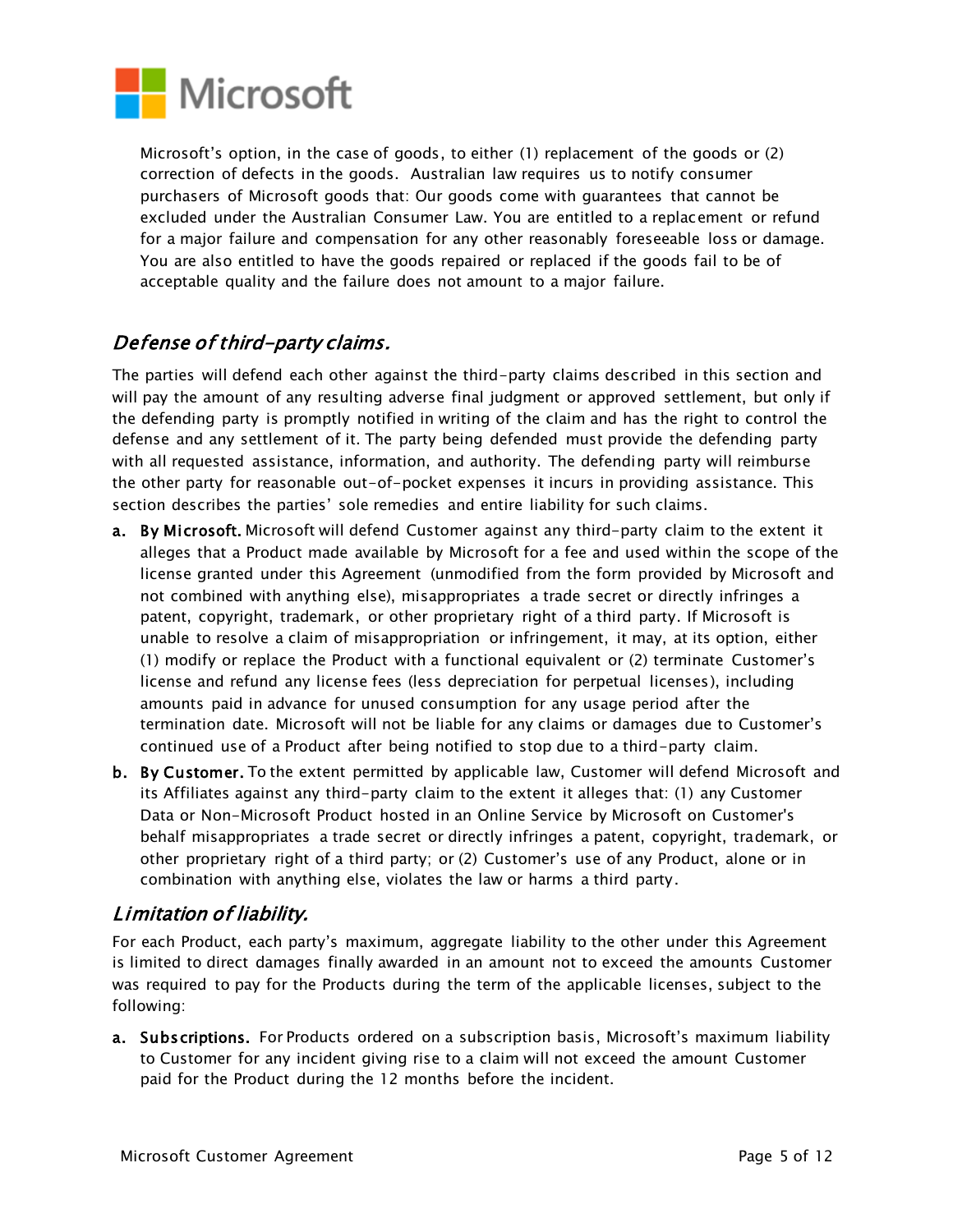

- b. Free Products and distributable code. For Products provided free of charge and code that Customer is authorized to redistribute to third parties without separate payment to Microsoft, Microsoft's liability is limited to direct damages finally awarded up to US\$5,000.
- c. Exclusions. In no event will either party be liable for indirect, incidental, special, punitive, or consequential damages, or loss of use, loss of profits, or interruption of business, however caused or on any theory of liability.
- **d.** Exceptions. No limitation or exclusions will apply to liability arising out of either party's (1) confidentiality obligations (except for liability related to Customer Data, which will remain subject to the limitations and exclusions above); (2) defense obligations; or (3) violation of the other party's intellectual property rights.

# Partners.

- a. Selecting a Partner. Customer may authorize a Partner to place orders on Customer's behalf and manage Customer's purchases by associating the Partner with its account. If the Partner's distribution right is terminated, Customer must select an authorized replacement Partner or purchase directly from Microsoft. Partners and other third parties are not agents of Microsoft and are not authorized to enter into any agreement with Customer on behalf of Microsoft.
- b. Partner Administrator privileges and access to Customer Data. If Customer purchases Online Services from a Partner or chooses to provide a Partner with administrator privileges, that Partner will be the primary administrator of the Online Services and will have administrative privileges and access to Customer Data and Administrator Data. Customer consents to Microsoft and its Affiliates providing the Partner with Customer Data and Administrator Data for purposes of provisioning, administering and supporting (as applicable) the Online Services. Partner may process such data according to the terms of Partner's agreement with Customer, and its privacy commitments may differ from Microsoft's. Customer appoints Partner as its agent for purposes of providing and receiving notices and other communications to and from Microsoft. Customer may terminate the Partner's administrative privileges at any time.
- c. Support and Professional Services. Customer's Partner will provide details on support services available for Products purchased under this agreement. Support services may be performed by Partner or its designee, which in some cases may be Microsoft. If Customer purchases Professional Services under this agreement, the performance of those Professional Services will be subject to the terms and conditions in the Use Rights.

## Pricing and payment.

If Customer orders from a Partner, the Partner will set Customer's pricing and payment terms for that order, and Customer will pay the amount due to the Partner. Pricing and payment terms related to orders placed by Customer directly with Microsoft are set by Microsoft, and Customer will pay the amount due as described in this section.

a. Payment method. Customer must provide a payment method or, if eligible, choose to be invoiced for purchases made on its account. By providing Microsoft with a payment method,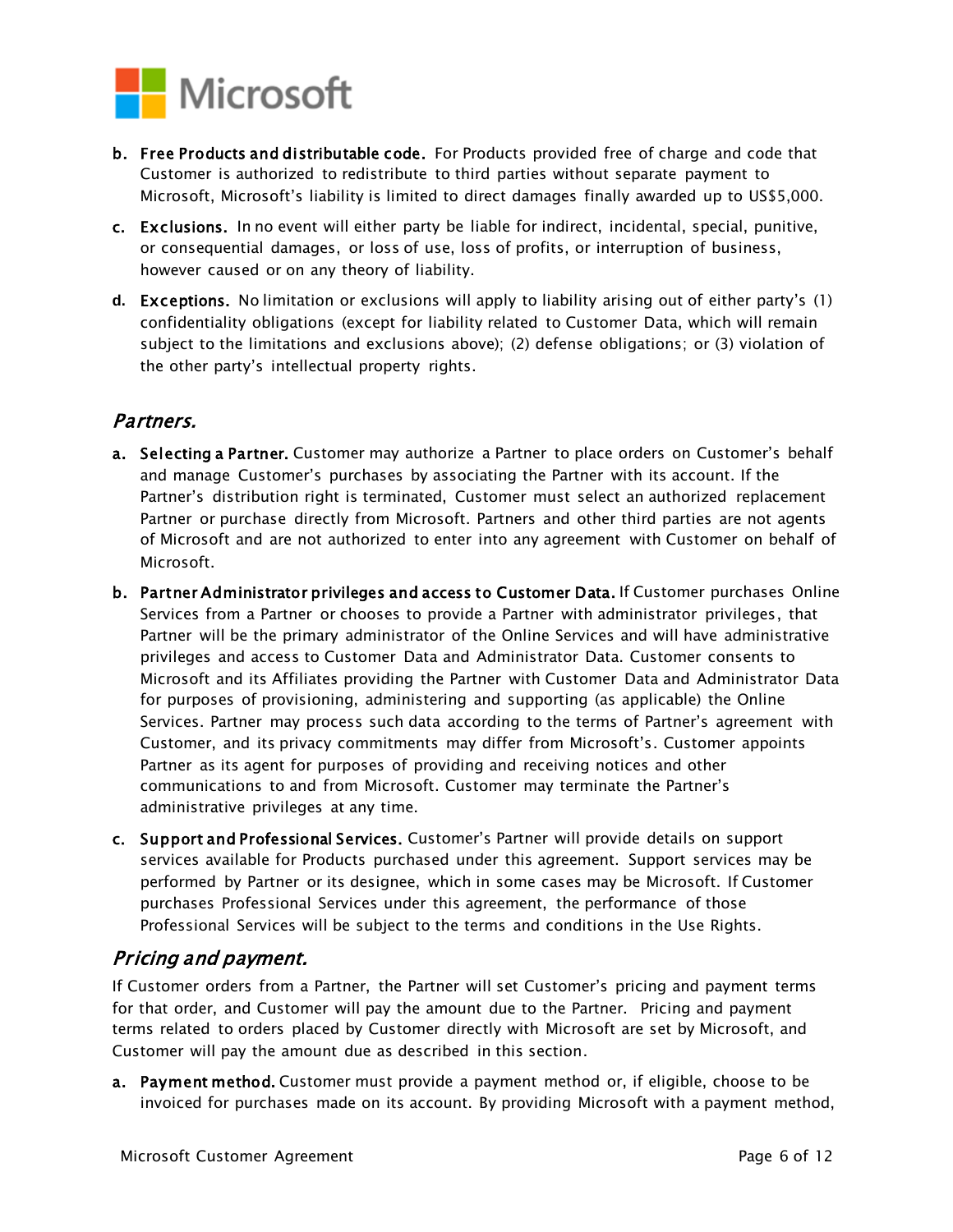

Customer (1) consents to Microsoft's use of account information regarding the selected payment method provided by the issuing bank or applicable payment network; (2) represents that it is authorized to use that payment method and that any payment information it provides is true and accurate; (3) represents that the payment method was established and is used primarily for commercial purposes and not for personal, family or household use; and (4) authorizes Microsoft to charge Customer using that payment method for orders under this Agreement.

- b. Invoices. Microsoft may invoice eligible Customers. Customer's ability to elect payment by invoice is subject to Microsoft's approval of Customer's financial condition. Customer authorizes Microsoft to obtain information about Customer's financial condition, which may include credit reports, to assess Customer's eligibility for invoicing. Unless the Customer's financial statements are publicly available, Customer may be required to provide their balance sheet, profit and loss and cash flow statements to Microsoft. Customer may be required to provide security in a form acceptable to Microsoft to be eligible for invoicing. Microsoft may withdraw Customer's eligibility at any time and for any reason. Customer must promptly notify Microsoft of any changes in its company name or location and of any significant changes in the ownership, structure, or operational activities of the organization.
- c. Invoice Payment terms. Each invoice will identify the amounts payable by Customer to Microsoft for the period corresponding to the invoice. Customer will pay all amounts due within thirty (30) calendar days following the invoice date.
- d. Late Payment. Microsoft may, at its option, assess a late fee on any payments to Microsoft that are more than fifteen (15) calendar days past due at a rate of two percent (2%) of the total amount payable, calculated and payable monthly, or the highest amount allowed by law, if less.
- e. Cancellation fee. If a subscription permits early termination and Customer cancels the subscription before the end of the subscription or billing period, Customer may be charged a cancellation fee.
- f. Recurring Payments. For subscriptions that renew automatically, Customer authorizes Microsoft to charge Customer's payment method periodically for each subscription or billing period until the subscription is terminated. By authorizing recurring payments, Customer authorizes Microsoft to process such payments as either electronic debits or fund transfers, or as electronic drafts from the designated bank account (in the case of Automated Clearing House or similar debits), as charges to the designated card account (in the case of credit card or similar payments) (collectively, "Electronic Payments"). If any payment is returned unpaid or if any credit card or similar transaction is rejected or denied, Microsoft or its service providers reserve the right to collect any applicable return item, rejection or insufficient funds fee to the maximum extent permitted by applicable law and to process any such fees as an Electronic Payment or to invoice Customer for the amount due.
- g. Taxes. Microsoft prices exclude applicable taxes unless identified as tax inclusive. If any amounts are to be paid to Microsoft, Customer shall also pay any applicable value added, goods and services, sales, gross receipts, or other transaction taxes, fees, charges, or surcharges, or any regulatory cost recovery surcharges or similar amounts that are owed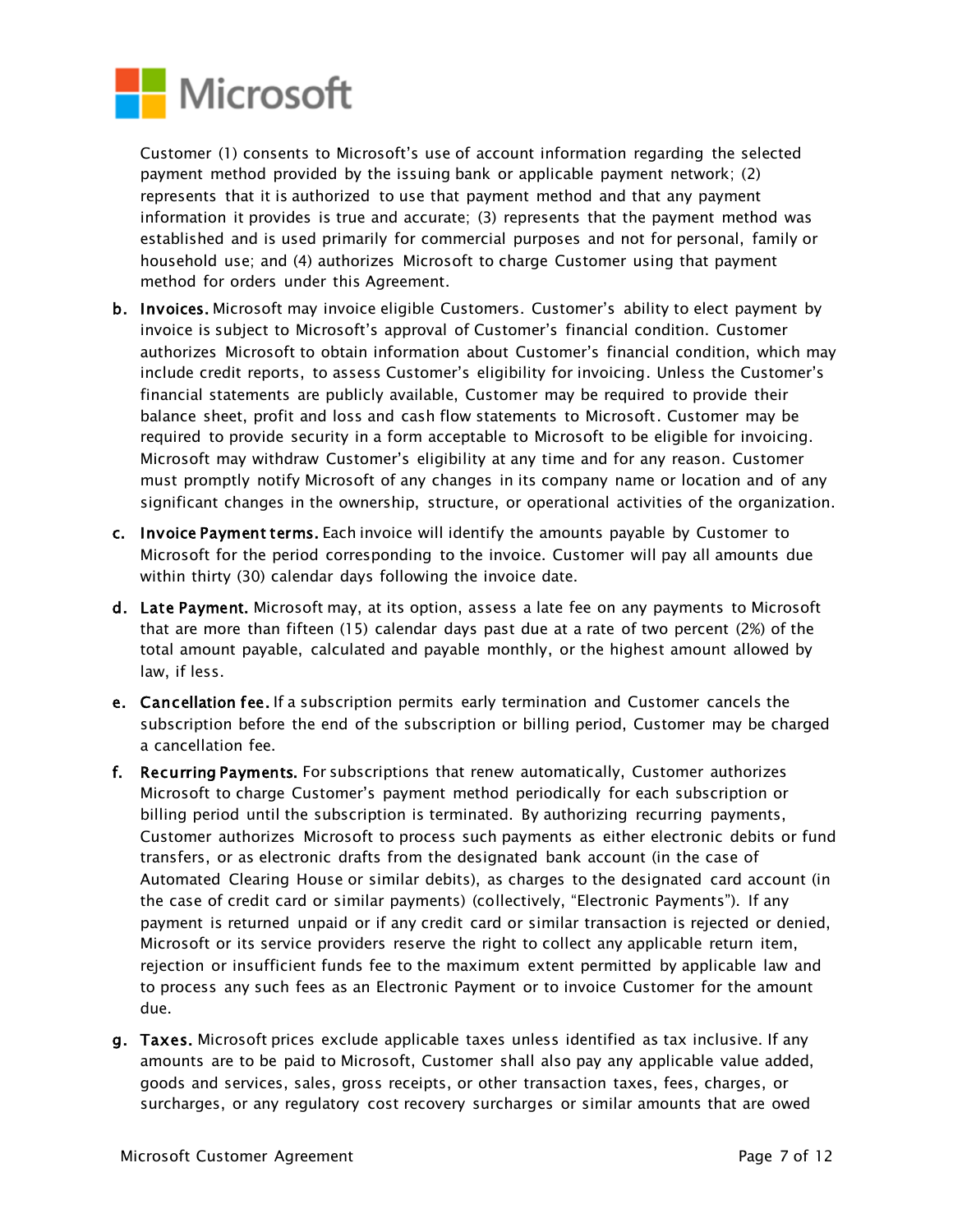

under this Agreement and that Microsoft is permitted to collect from Customer. Customer shall be responsible for any applicable stamp taxes and for all other taxes that it is legally obligated to pay including any taxes that arise on the distribution or provision of Products by Customer to its Affiliates. Microsoft shall be responsible for all taxes based upon its net income, gross receipts taxes imposed in lieu of taxes on income or profits, and taxes on its property ownership.

If any taxes are required to be withheld on payments invoiced by Microsoft, Customer may deduct such taxes from the amount owed and pay them to the appropriate taxing authority, but only if Customer promptly provides Microsoft an official receipt for those withholdings and other documents reasonably requested to allow Microsoft to claim a foreign tax credit or refund. Customer will ensure that any taxes withheld are minimized to the extent possible under applicable law.

#### Term and termination.

- a. Term. This Agreement is effective until terminated by a party, as described below.
- b. Termination without cause. Either party may terminate this Agreement without cause on 60 days' notice. Termination without cause will not affect Customer's perpetual licenses, and licenses granted on a subscription basis will continue for the duration of the subscription period(s), subject to the terms of this Agreement.
- c. Termination for cause. Without limiting other remedies it may have, either party may terminate this Agreement on 30 days' notice for material breach if the other party fails to cure the breach within the 30-day notice period. Upon such termination, the following will apply:
	- (1) All licenses granted under this Agreement will terminate immediately except for fullypaid, perpetual licenses.
	- (2) All amounts due under any unpaid invoices shall become due and payable immediately. For metered Products billed periodically based on usage, Customer must immediately pay for unpaid usage as of the termination date.
	- (3) If Microsoft is in breach, Customer will receive a credit for any subscription fees, including amounts paid in advance for unused consumption for any usage period after the termination date.
- d. Suspension. Microsoft may suspend use of an Online Service without terminating this Agreement during any period of material breach. Microsoft will give Customer notice before suspending an Online Service when reasonable.
- e. Termination for regulatory reasons. Microsoft may modify, discontinue, or terminate a Product in any country or jurisdiction where there is any current or future government regulation, obligation, or other requirement, that (1) is not generally applicable to businesses operating there; (2) presents a hardship for Microsoft to continue offering the Product without modification; or (3) causes Microsoft to believe these terms or the Product may conflict with any such regulation, obligation, or requirement. If Microsoft terminates a subscription for regulatory reasons, Customer will receive, as its sole remedy, a credit for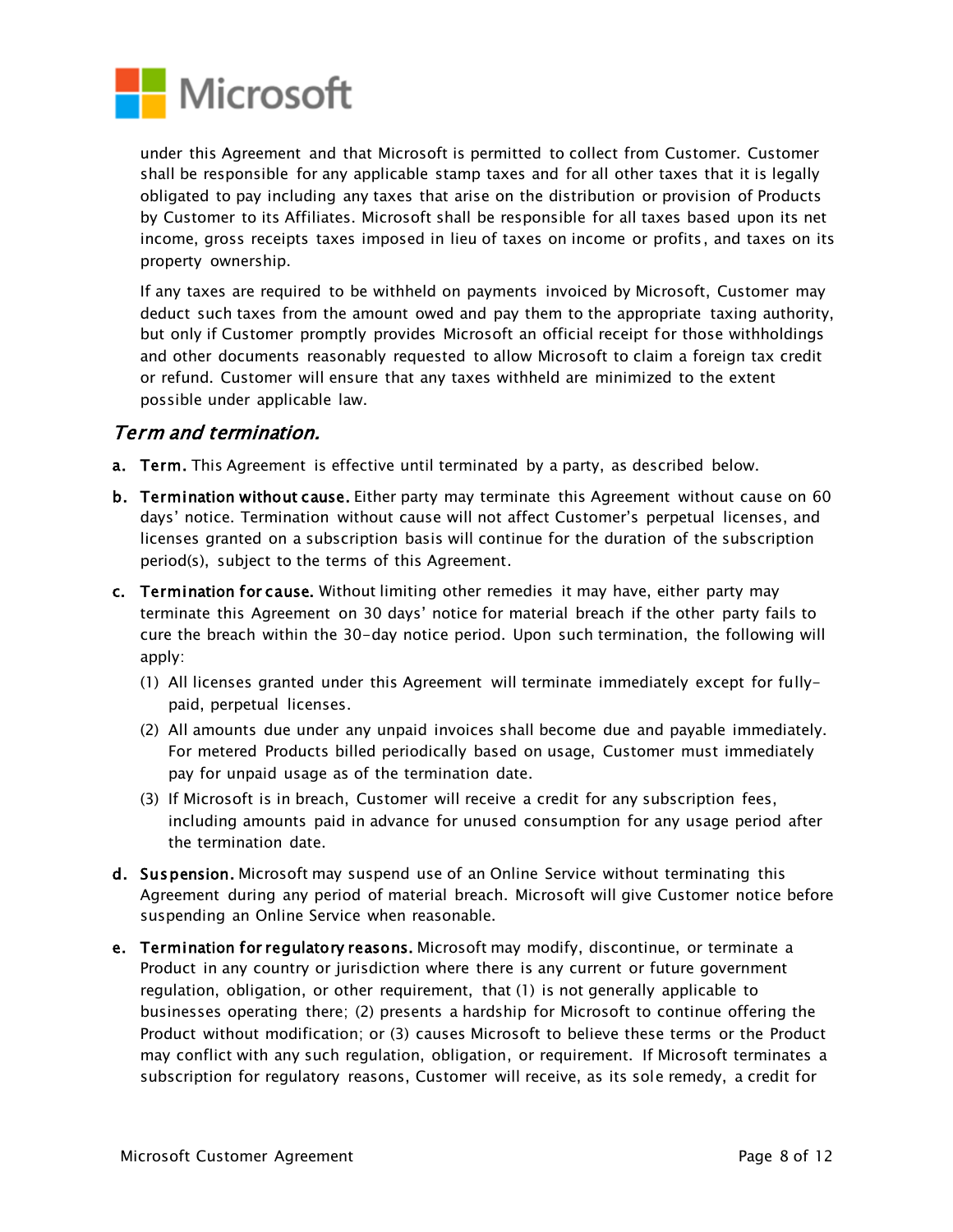

any subscription fees, including amounts paid in advance for unused consumption for any usage period after the termination date.

## Supply Terms

- a. Appointment as supplier. Some Products are distributed in certain countries by Microsoft Regional Sales Pte Ltd ("MRS"). Customer appoints MRS as the supplier of all such Products ordered directly from Microsoft under this Agreement. MRS is authorized by Microsoft to determine pricing and payment terms, place orders on behalf of Customer under the Agreement, and invoice Customer for the applicable Products (if Customer is eligible for invoicing). The terms of the Agreement will apply to each order. MRS has no obligations with respect to an order until Microsoft accepts it. MRS does not have authority to bind or impose any obligation or liability on the Microsoft entity that is a party to the Agreement.
- b. Invoicing and payment. MRS is the intended third-party beneficiary of Microsoft's right to receive payment under this Agreement for the Products it distributes. If Customer is eligible for invoicing, MRS will send invoices to the billing contact identified on Customer's account, and Customer must pay the amount due to MRS according to the payment terms on the invoice and in the Agreement. Customer's failure to make any payment to MRS by the required date will constitute a material breach of the Agreement. In the event Microsoft terminates the Agreement for cause, all amounts due under any unpaid invoices shall become due and payable immediately.

#### Miscellaneous.

- a. Independent contractors. The parties are independent contractors. Customer and Microsoft each may develop products independently without using the other's Confidential Information.
- b. Agreement not exclusive. Customer is free to enter into agreements to license, use, and promote the products and services of others.
- c. Amendments. Microsoft may modify this Agreement from time to time. Changes to the Use Rights will apply as provided in this Agreement. Changes to other terms will not apply until Customer accepts them. Microsoft may require Customer to accept revised or additional terms before processing a new order. Any additional or conflicting terms and conditions contained in a purchase order or otherwise presented by Customer are expressly rejected and will not apply.
- d. Assignment. Either party may assign this Agreement to an Affiliate, but it must notify the other party in writing of the assignment. Customer consents to the assignment to an Affiliate or third party, without prior notice, of any rights Microsoft may have under this Agreement to receive payment and enforce Customer's payment obligations, and all assignees may further assign such rights without further consent. Any other proposed assignment of this Agreement must be approved by the non-assigning party in writing. Assignment will not relieve the assigning party of its obligations under the assigned Agreement. Any attempted assignment without required approval will be void.
- e. U.S. export. Products are subject to U.S. export jurisdiction. Customer must comply with all applicable international and national laws, including the U.S. Export Administration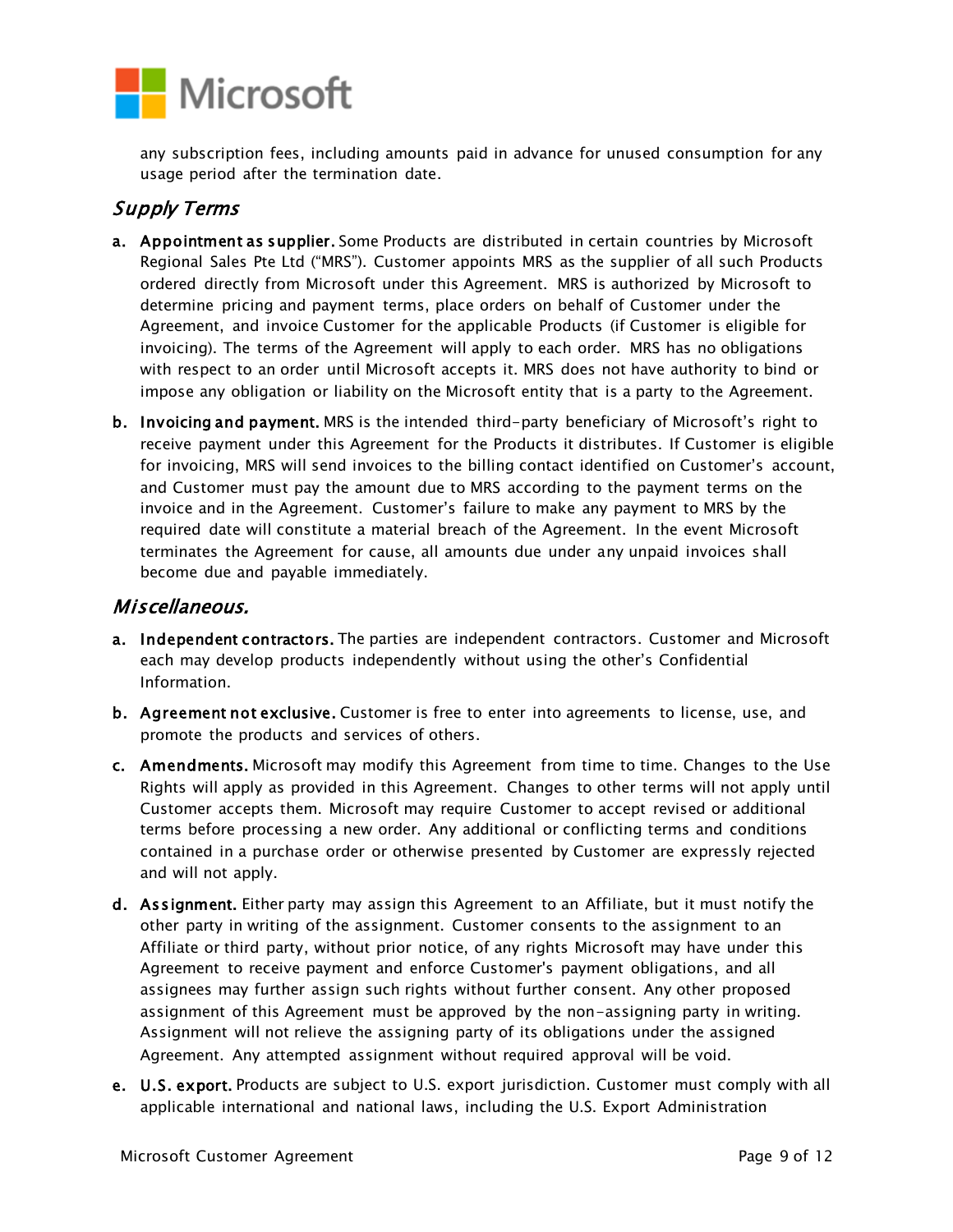

Regulations, the International Traffic in Arms Regulations, and end-user, end use and destination restrictions by U.S. and other governments related to Microsoft products, services, and technologies.

- f. Severability. If any part of this Agreement is held to be unenforceable, the rest of the Agreement will remain in full force and effect.
- g. Waiver. Failure to enforce any provision of this Agreement will not constitute a waiver. Any waiver must be in writing and signed by the waiving party.
- h. No third-party beneficiaries. This Agreement does not create any third-party beneficiary rights except as expressly provided by its terms.
- i. Survival. All provisions survive termination of this Agreement except those requiring performance only during the term of the Agreement.
- j. Notices. Notices must be in writing and will be treated as delivered on the date received at the address, date shown on the return receipt, email transmission date, or date on the courier or fax confirmation of delivery. Notices to Microsoft must be sent to the following address:

Microsoft Operations Ireland Limited c/o Microsoft Operations Pte Ltd Dept. 551, Volume Licensing 182 Cecil Street #13-01 Frasers Tower Singapore 069547 Republic of Singapore

Notices to Customer will be sent to the individual at the address Customer identifies on its account as its contact for notices. Microsoft may send notices and other information to Customer by email or other electronic form.

- k. Applicable law. This Agreement will be governed by and construed in accordance with the laws of Ireland. The 1980 United Nations Convention on Contracts for the International Sale of Goods and its related instruments will not apply to this Agreement.
- l. Dispute resolution. When bringing any action arising under this Agreement, the parties agree to the following exclusive venues:
	- (1) If Microsoft brings the action, the venue will be where Customer has its headquarters.
	- (2) If Customer brings the action against Microsoft or any Microsoft Affiliate located outside of Europe, the venue will be the state or federal courts in King County, State of Washington, USA.
	- (3) If Customer brings the action against Microsoft or any Microsoft Affiliate located in Europe, and not also against Microsoft or a Microsoft Affiliate located outside of Europe, the venue will be the Republic of Ireland.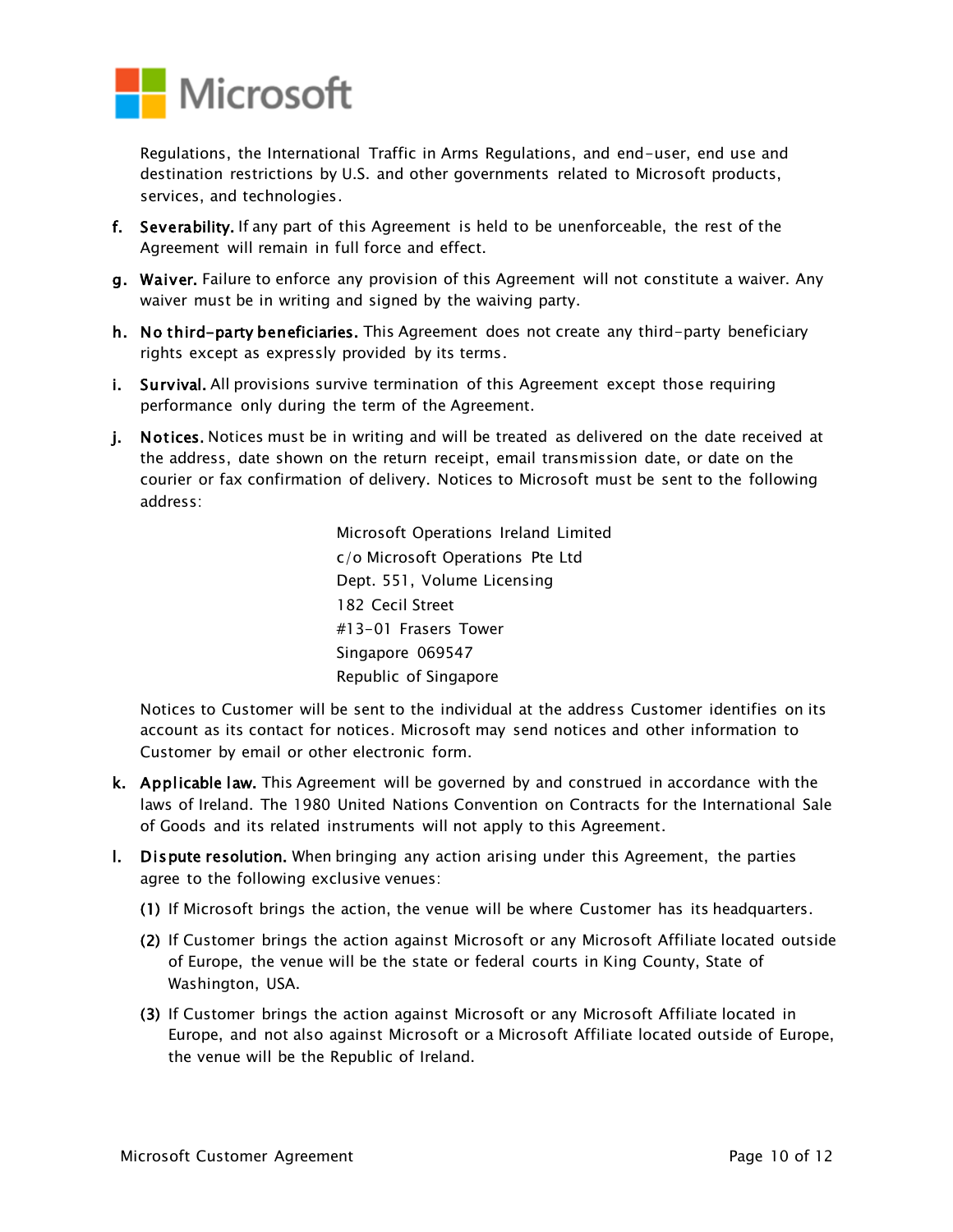

The parties consent to personal jurisdiction in the agreed venue. This choice of venue does not prevent either party from seeking injunctive relief in any jurisdiction with respect to a violation of intellectual property rights or confidentiality obligations.

- m. Order of precedence. These General Terms will take precedence over any conflicting terms in other documents that are part of this Agreement that are not expressly resolved in those documents, except that conflicting terms in the Use Rights take precedence over these General Terms as to the applicable Products. Terms in the Online Services Terms take precedence over conflicting terms in the Product Terms. Terms in an amendment control over the amended document and any prior amendments concerning the same subject matter.
- n. Microsoft Affiliates and contractors. Microsoft may perform its obligations under this Agreement through its Affiliates and use contractors to provide certain services. Microsoft remains responsible for their performance.
- o. Government procurement rules. By accepting this agreement, Customer represents and warrants that (i) it has complied and will comply with all applicable government procurement laws and regulations; (ii) it is authorized to enter into this Agreement; and (iii) this Agreement satisfies all applicable procurement requirements.

## Definitions.

"Administrator Data" means the information provided to Microsoft or its Affiliates during signup, purchase, or administration of Products.

"Affiliate" means any legal entity that controls, is controlled by, or is under common control with a party. "Control" means ownership of more than a 50% interest of voting securities in an entity or the power to direct the management and policies of an entity.

"Confidential Information" is defined in the "Confidentiality" section.

"Customer" means the entity identified as such on the account associated with this Agreement.

"Customer Data" means all data, including all text, sound, software, image or video files that are provided to Microsoft or its Affiliates by, or on behalf of, Customer and its Affiliates through use of Online Services.

"End User" means any person Customer permits to use a Product or access Customer Data.

"Licensing Site" means<http://www.microsoft.com/licensing/contracts> or a successor site.

"Microsoft" means Microsoft Ireland Operations Limited.

"Non-Microsoft Product" means any third-party-branded software, data, service, website or product, unless incorporated by Microsoft in a Product.

"Online Services" means Microsoft-hosted services to which Customer subscribes under this Agreement. It does not include software and services provided under separate license terms.

"Online Services Terms" means the additional terms that apply to Customer's use of Online Services published on the Licensing Site and updated from time to time.

"Partner" means a company Microsoft has authorized to distribute Products to Customer.